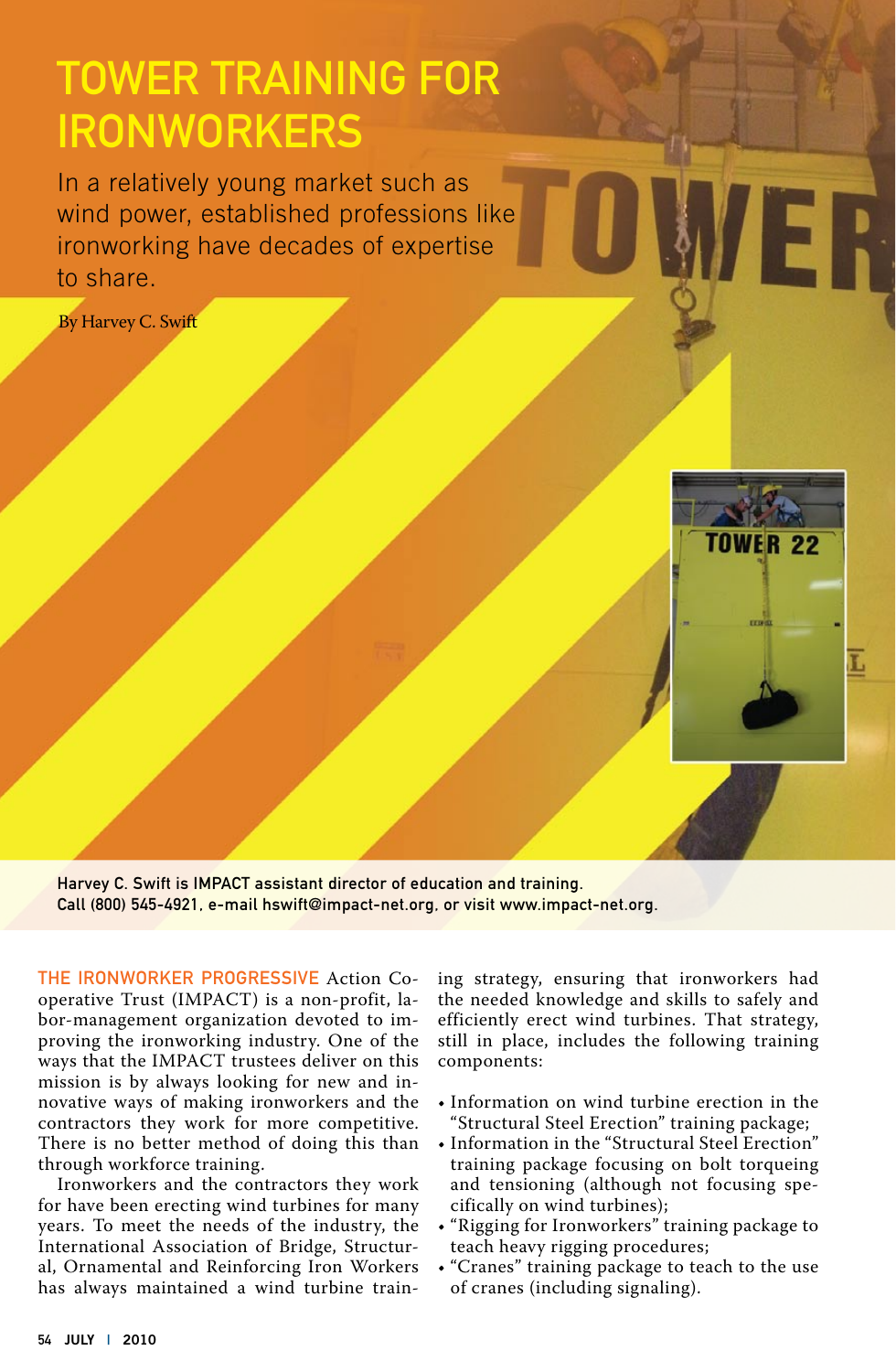

This training strategy has provided ironworkers with not only wind turbine erection market share, but also the necessary knowledge and skills to safely and efficiently erect wind turbines for decades.

In 2008 and 2009 there were a lot of wind turbines being erected in the United States. Most projections were that the upward trend of the construction of wind farms would continue, and most likely increase, into the foreseeable future. Because of this increased amount of work, and the anticipated further increase, according to input from many of IMPACT's signatory contractors there was a growing need for ironworkers to have third party, nationally recognized training certifica-



Fig. 1: Instructor performing a simulated over the hub rescue.

tions in several areas. These areas include wind turbine tower climbing and rescue, as well as bolt torque and tension training.

In June of 2009 two things happened that shaped wind turbine training for ironworkers. First a team traveled to Oklahoma to evaluate a wind turbine training program, and second the Department of Labor (DOL) released several grant solicitations as part of the American Reinvestment and Recovery Act of 2009 (ARRA). A team representing the Ironworkers International—referred to as "Ironworkers" from this point forward—IMPACT, and several local unions visited the Wind Turbine Technician Training program at the Francis Tuttle Technology Center (FTTC) in Oklahoma City. Team members included: Tad Kicielinski, general vice president; Mike Gravette, Texas and Mid-South States District Council; Ron Smitherman, business manager for Local 263 in Dallas; Randy Palumbo, apprenticeship coordinator from Local 48 in Oklahoma City; Rick Sullivan, IMPACT director of education and training; and myself.

FTTC is a non-profit, accredited technology training center in the state of Oklahoma and a member of the American Wind Energy Association's (AWEA) education committee, as well as a member of the Wind Energy Training Consortium (WETC). The WETC is a group of training institutions that is recognized by AWEA as promoting the skill training essential for wind turbine technicians.

The wind turbine technician training program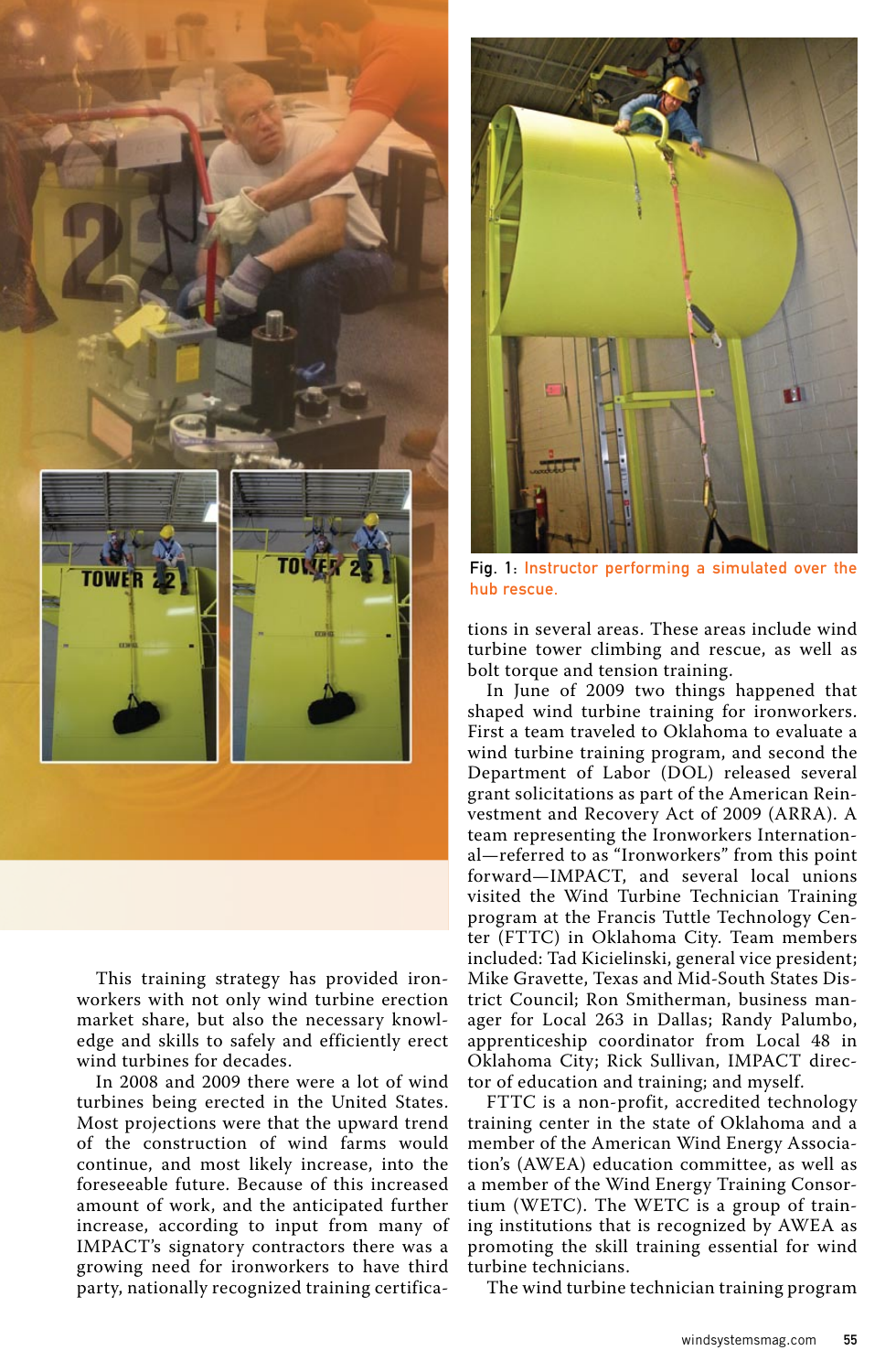Fig. 2: An instructor demonstrating torque-tension skills.





Fig. 3: A student performing torque-tension practice session.

in place at FTTC was found by the team to address all three areas of interest to the Ironworkers, with a very strong hands-on focus. The FTTC program had industry partnerships with HY-TORC, Snap-on Industrial, and Capital Safety (DBI/SALA) so that program completers receive certificates from these three nationally recognized organizations. FTTC was also willing to partner with IMPACT and train ironworkers on demand.

The Ironworkers team made a recommendation to the IM-PACT trustees that a partnership be developed with FTTC in order to rapidly meet the demands of this growing sector of the ironworking industry. The trustees then formed a training partnership with FTTC to train ironworkers and deliver only the segments of the wind turbine technician course that were pertinent to the erection and heavy maintenance of wind turbines. These courses are comprised of training in two major areas of the wind turbine industry: tower climbing and rescue, as well as bolt torque and tension.

The tower climbing and rescue training portion of the course covers the different forms of fall protection, rescue and evacuation techniques, types of equipment, and the proper use, care, and maintenance of the type of safety and rescue equipment used in the wind energy workplace. Upon successful completion of this component of the course participants receive a nationally recognized certification from Capital Safety.

The bolt torque and tension certification component of the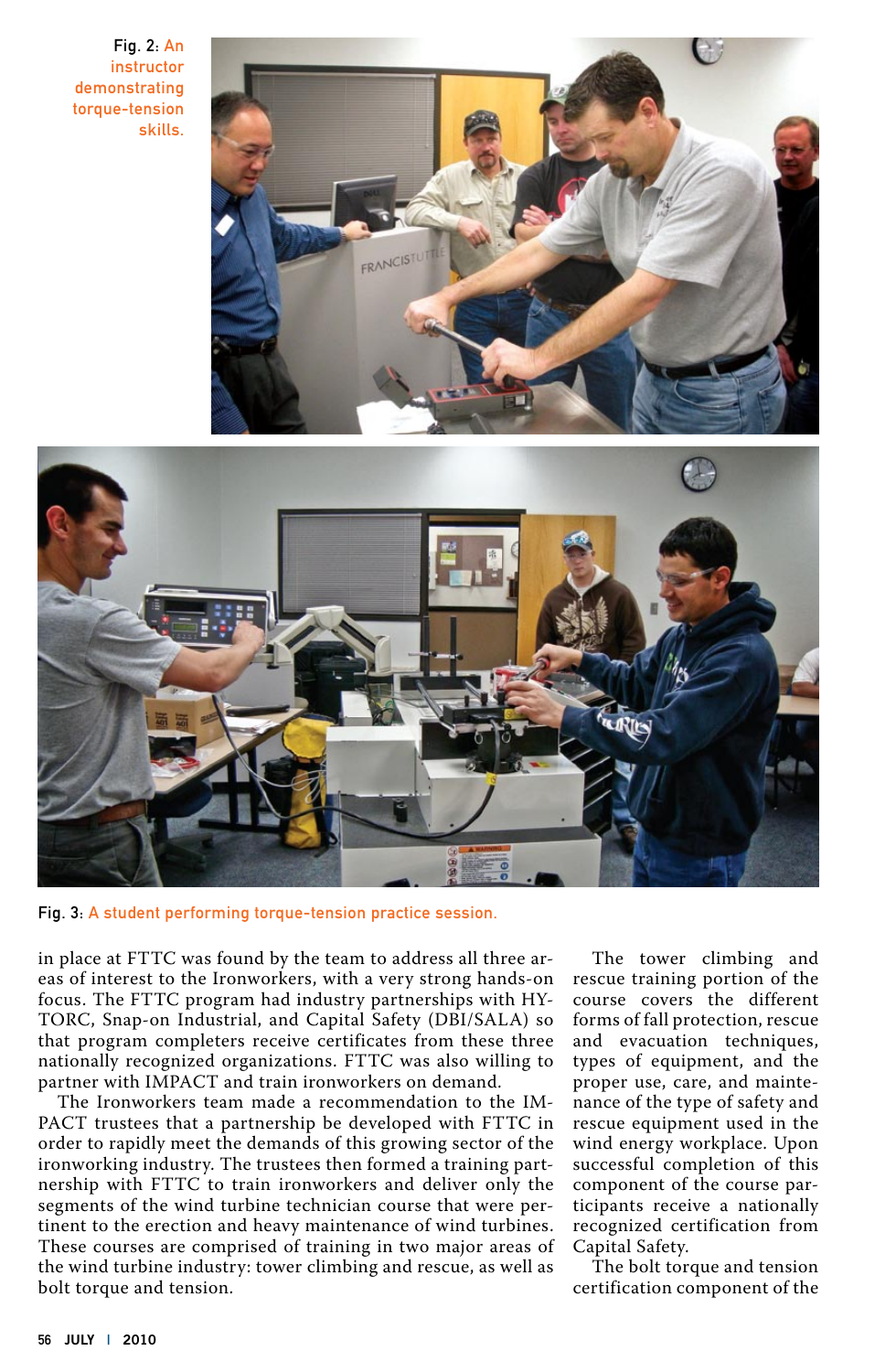

Fig. 4: An instructor performing a simulated over the side rescue.

course will certify participants in all aspects of bolt torque and tension. Topics include basic fasteners and safety, and mechanical, electronic, and hydraulic torque. This portion of the course uses a tremendous amount of hands-on learning, application, and three certifications from industry leaders Snap-on Industrial and HYTORC.

The goal of these courses is to rapidly train ironworkers to get them onto wind turbine erection sites; it is not a "train the trainer" course. These courses cover 36 hours of related classroom and hands-on instruction, and the course spans four days. Because the course is delivered in a highly accelerated manner, only journeymen ironworkers with a minimum of three years field experience who already have the OSHA 10, Subpart R, and First Aid/CPR/ AED training will be eligible to register in one of these courses.

IMPACT and FTTC jointly arrange for one wind turbine course to be held each calendar quarter at FTTC's Portland campus; one of FTTC's three campuses in the Oklahoma City metro area, this campus is the site for FTTC's wind turbine technician training. Ironworkers are signed up for and registered for these courses through the IMPACT office at the request of either a local union or a signatory contractor. However, if a local union or a signatory contractor has anywhere between six and 10 ironworkers who need this training in order





Fig. 5: Tower climbing training, at top and bottom.

to work on a wind turbine erection or maintenance project, IMPACT will work with FTTC to arrange for a "private" course to be conducted within 45 days of the request.

Once participants complete the training and are issued the certifications—since these are third-party certificates, some may take three to four weeks to come back from the industry vendor—the IMPACT office receives an elec-